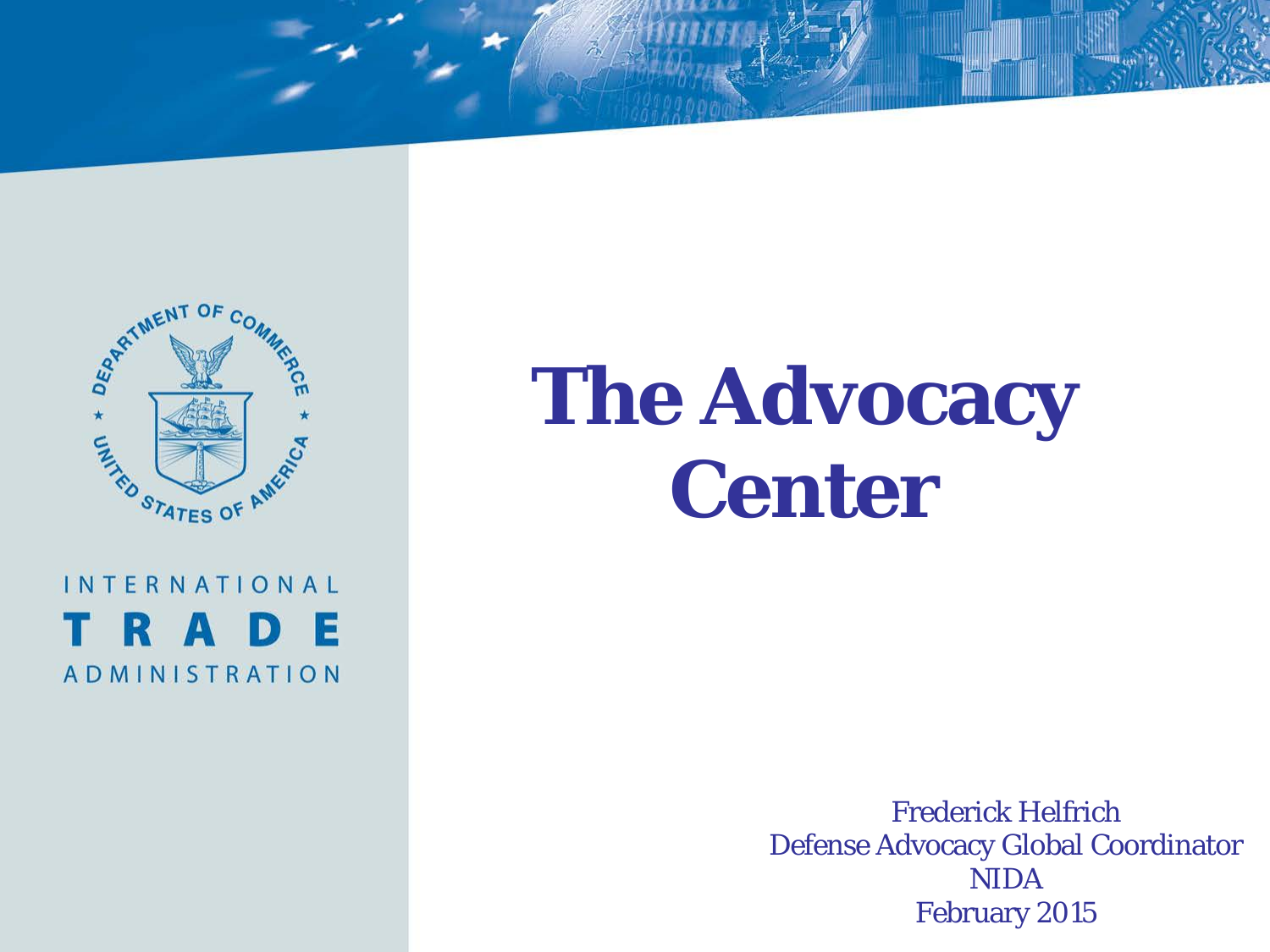

### **Advocacy Center Overview**

Intersection between business and diplomacy

Commercial diplomacy assists exporters

Level the playing field in foreign government contracts

Specific contract opportunities

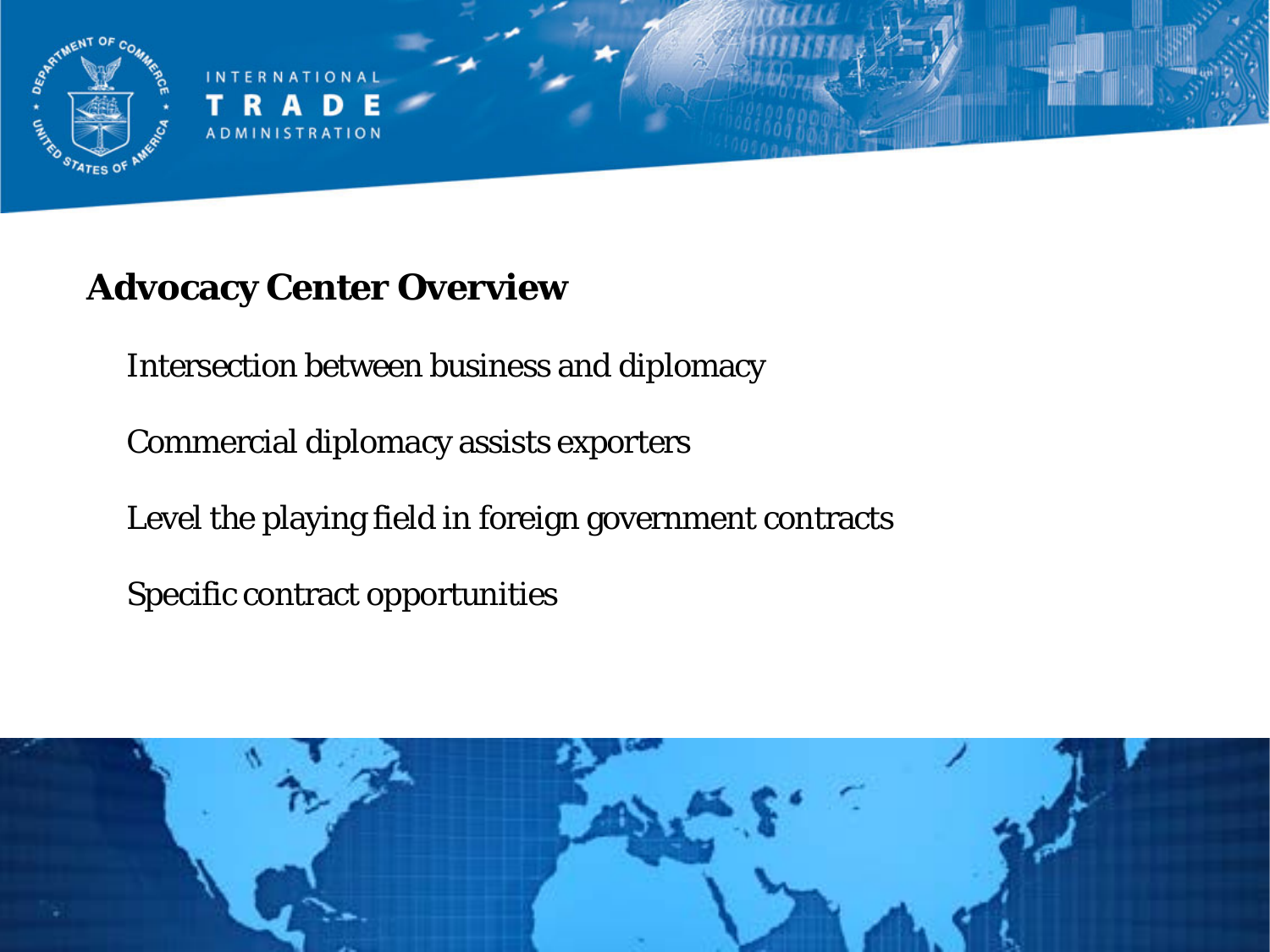

**INTERNATIONAL** R Л **ADMINISTRATION** 

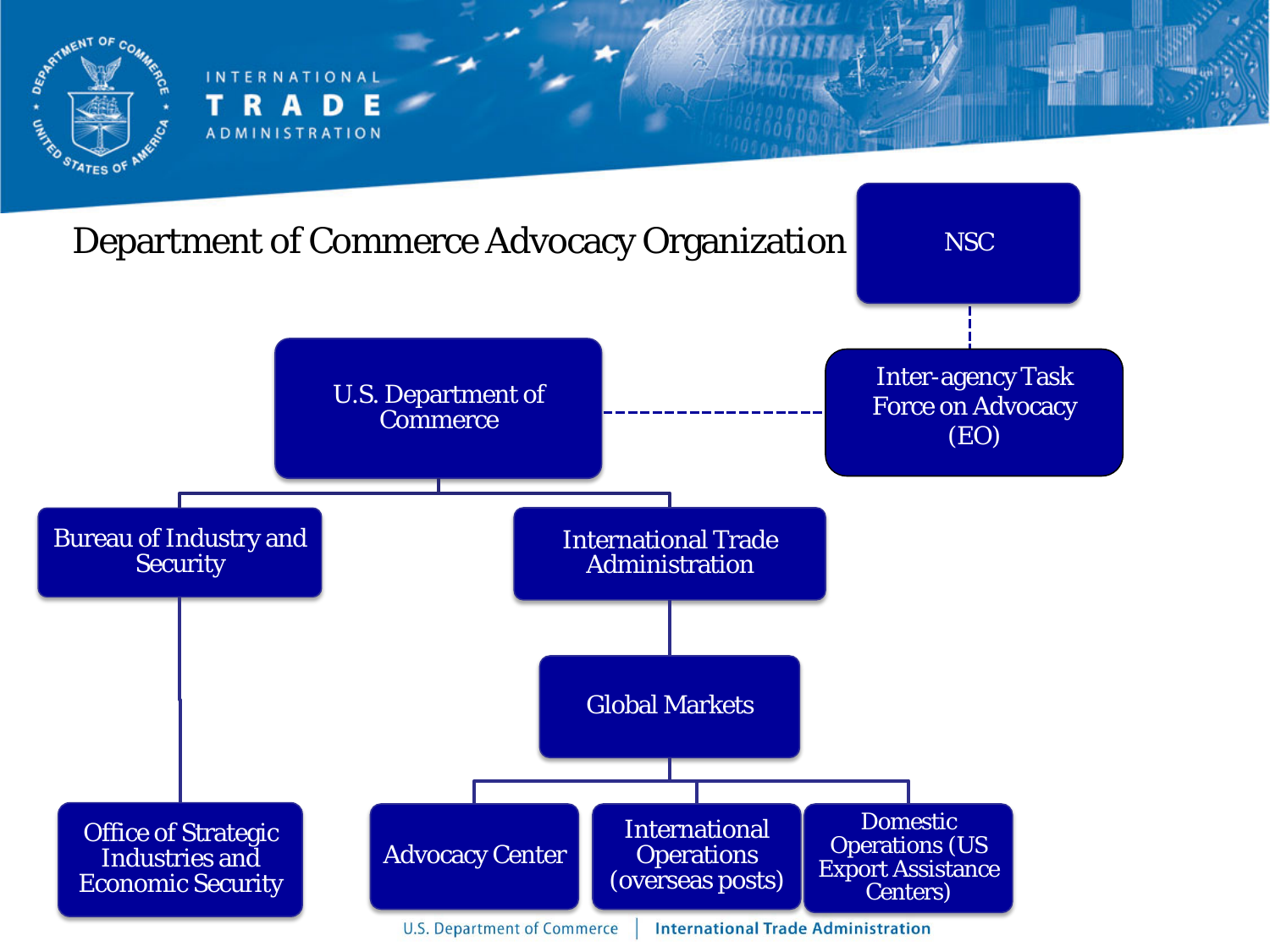

#### **Establishment Of An Interagency Task Force On Commercial Advocacy** - Executive Order, December 6, 2012

- Further steps of the NEI
- Builds upon success
- Whole-of-government
- Interagency partners to help U.S. companies abroad
- Support from 15 federal agencies

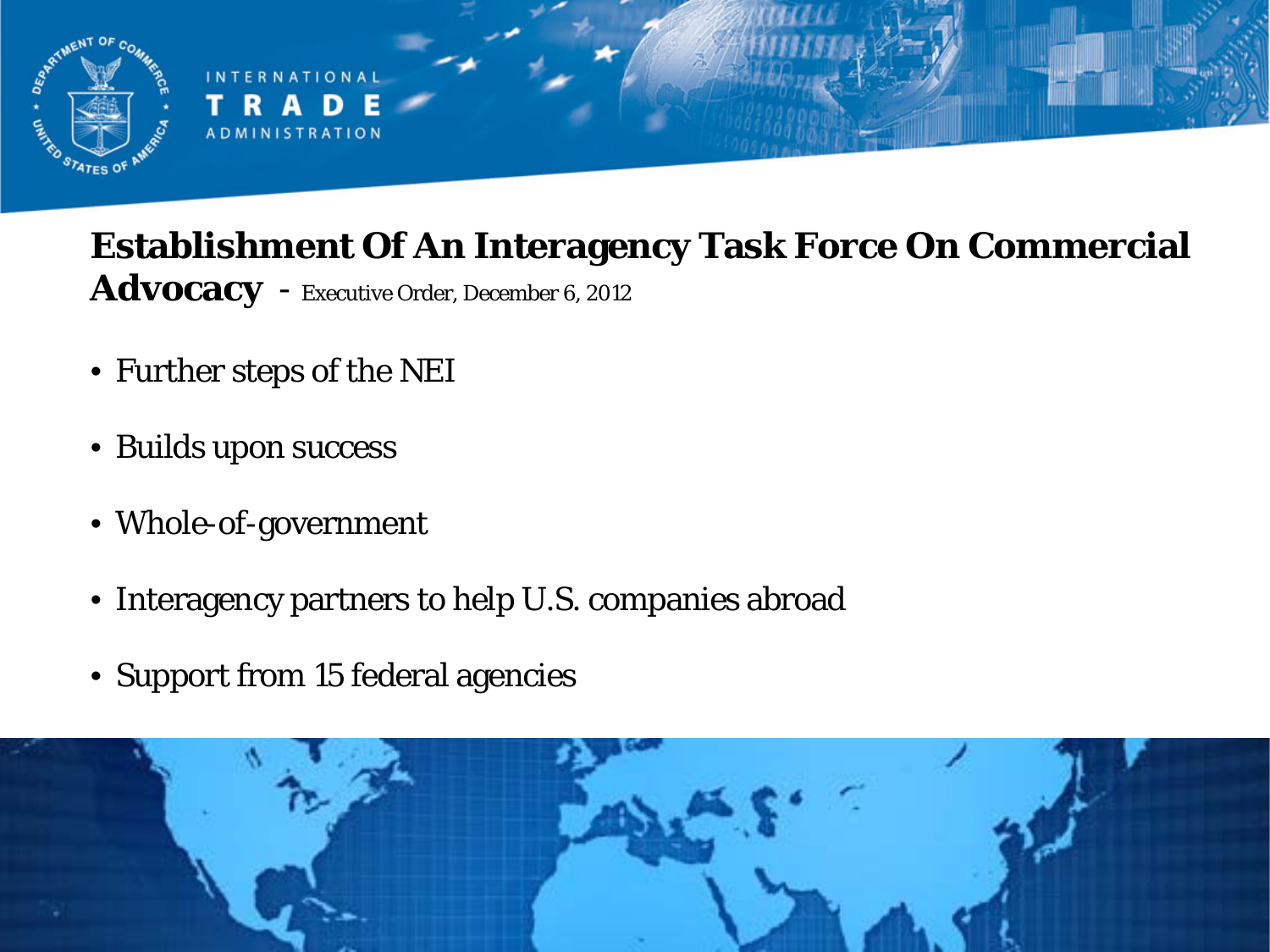

A D M I N I S T R A T I O N

#### **USG Advocacy is:**

- Government-to-Government
- A counter weight to foreign government political pressure
- Promoting fairness and transparency in the tender processes
- Dealing project-focused, and company specific issues

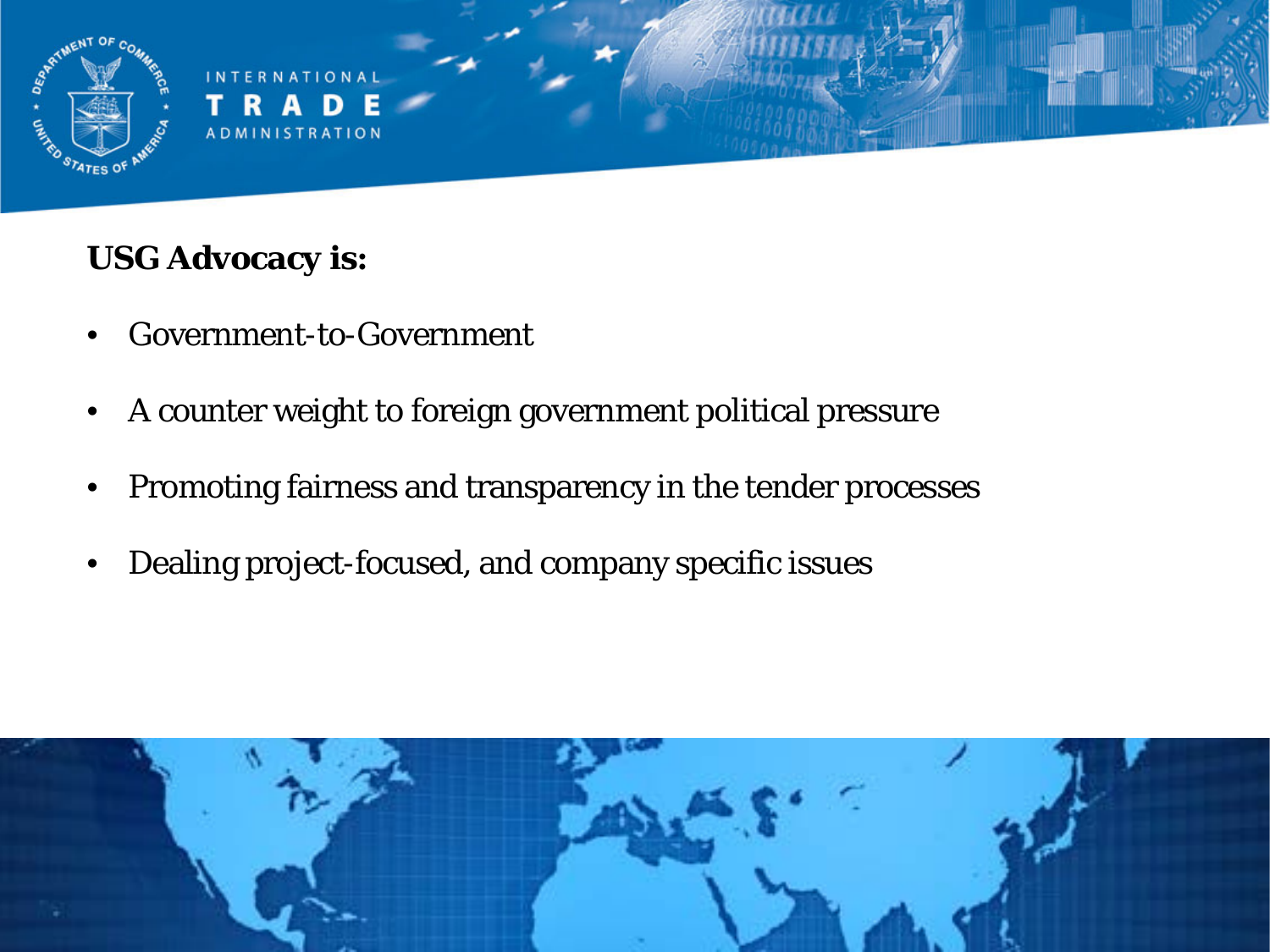

**RNATIONA ADMINISTRATION** 

### **Importance of Defense Advocacy**

- One quarter of 1,000 active advocacy cases are in the defense sector
- One quarter of 90 FY14 wins were defense sector
- One quarter of value for FY14 ( $\sim$ \$30 billion of  $\sim$ \$125 billion)
- Successes alleviate contraction of the defense industry due to lower U.S. acquisition budgets
- No upper or lower limits = broad support to businesses and tenders of all sizes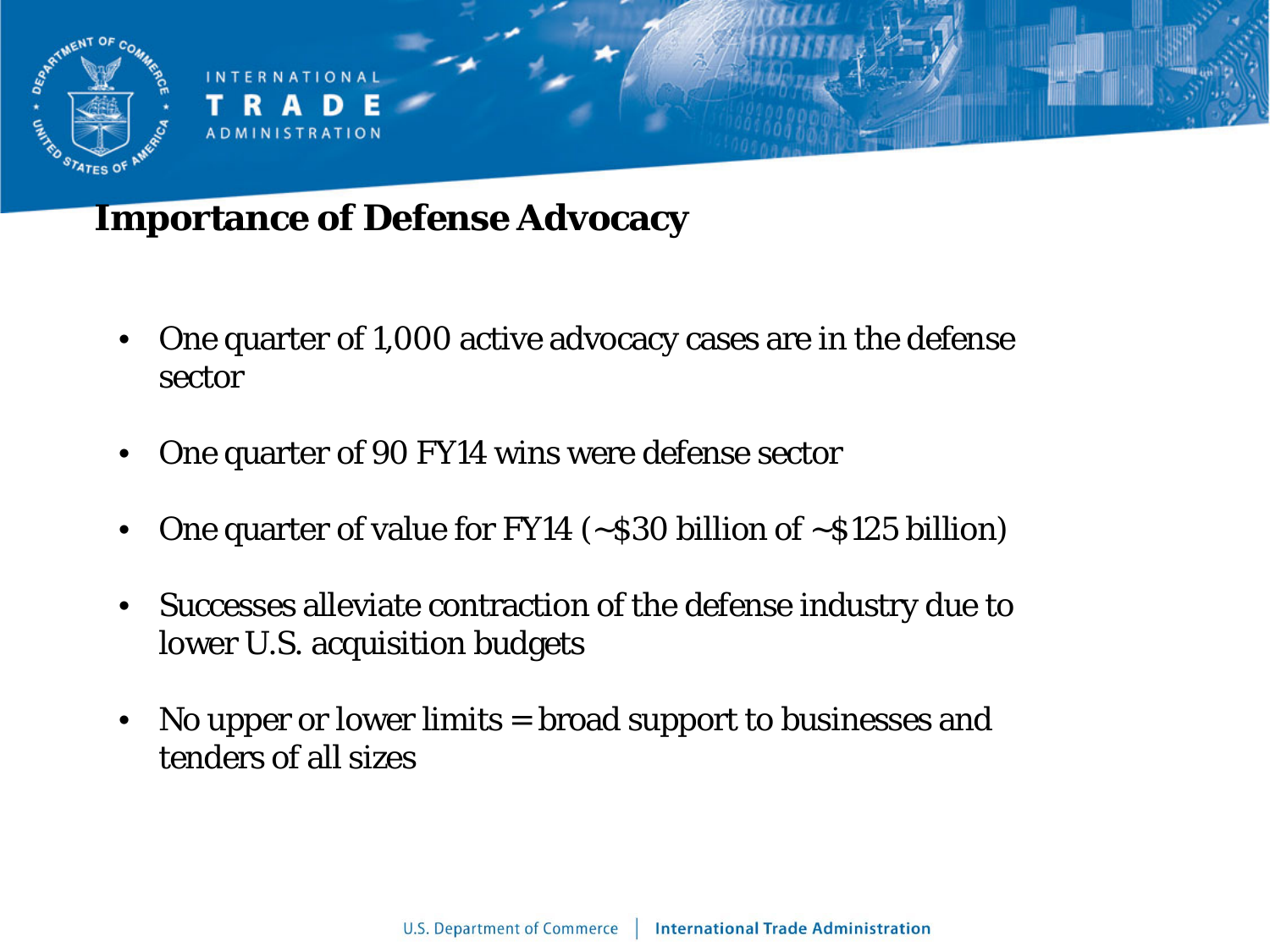

#### **Advocacy is not:**

- Making or changing policy (ITAR licensing or otherwise)
- Lobbying other USG agencies
- Assistance with judicial actions
- Assistance with trade agreements or market access
- Routine Commercial Assistance

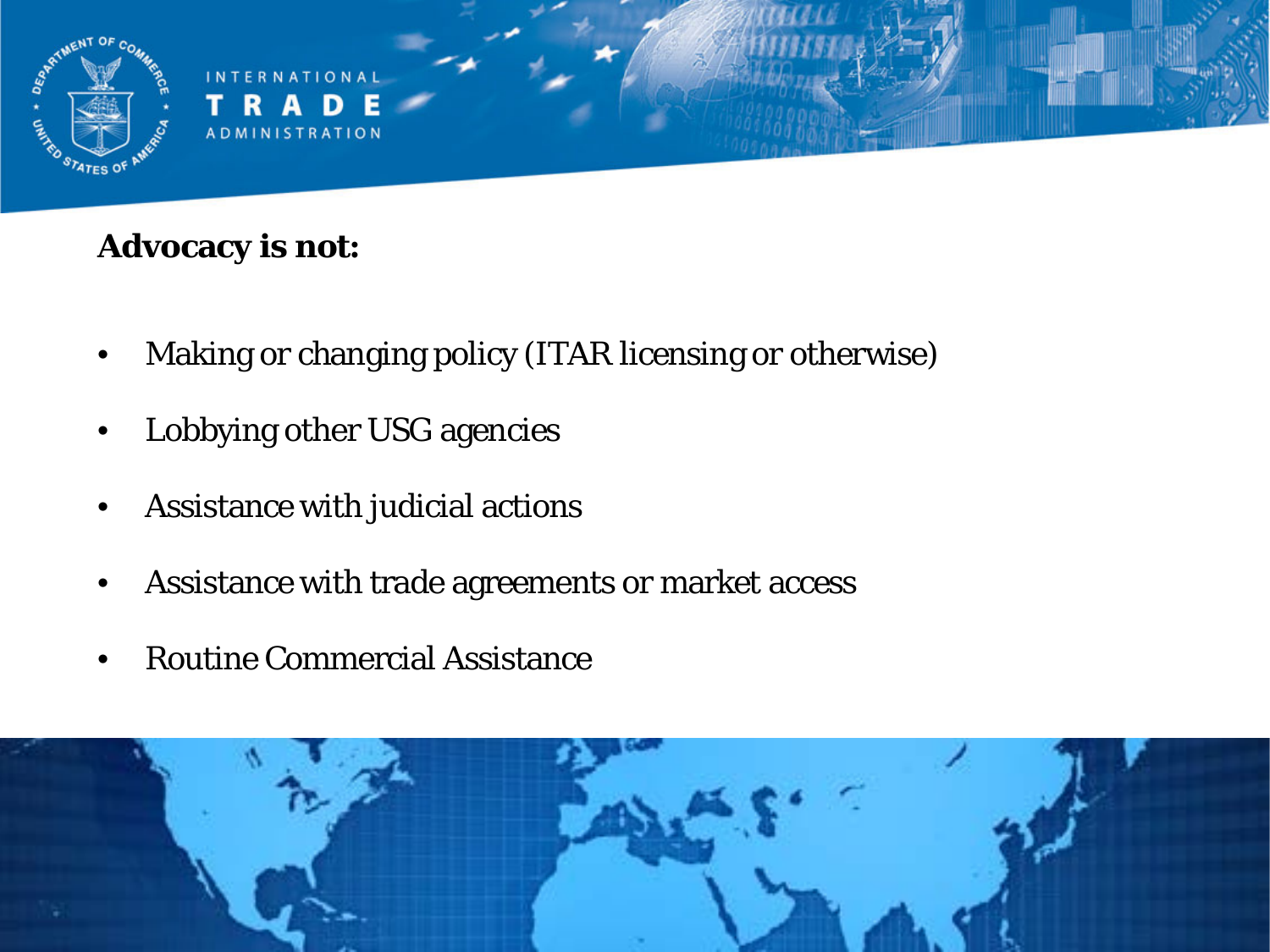

## **How Do We Advocate?**

- Official correspondence
- Focused meeting/in-person advocacy
- Talking point in bi-lateral meeting/dialogue
- Press release or meeting with foreign press

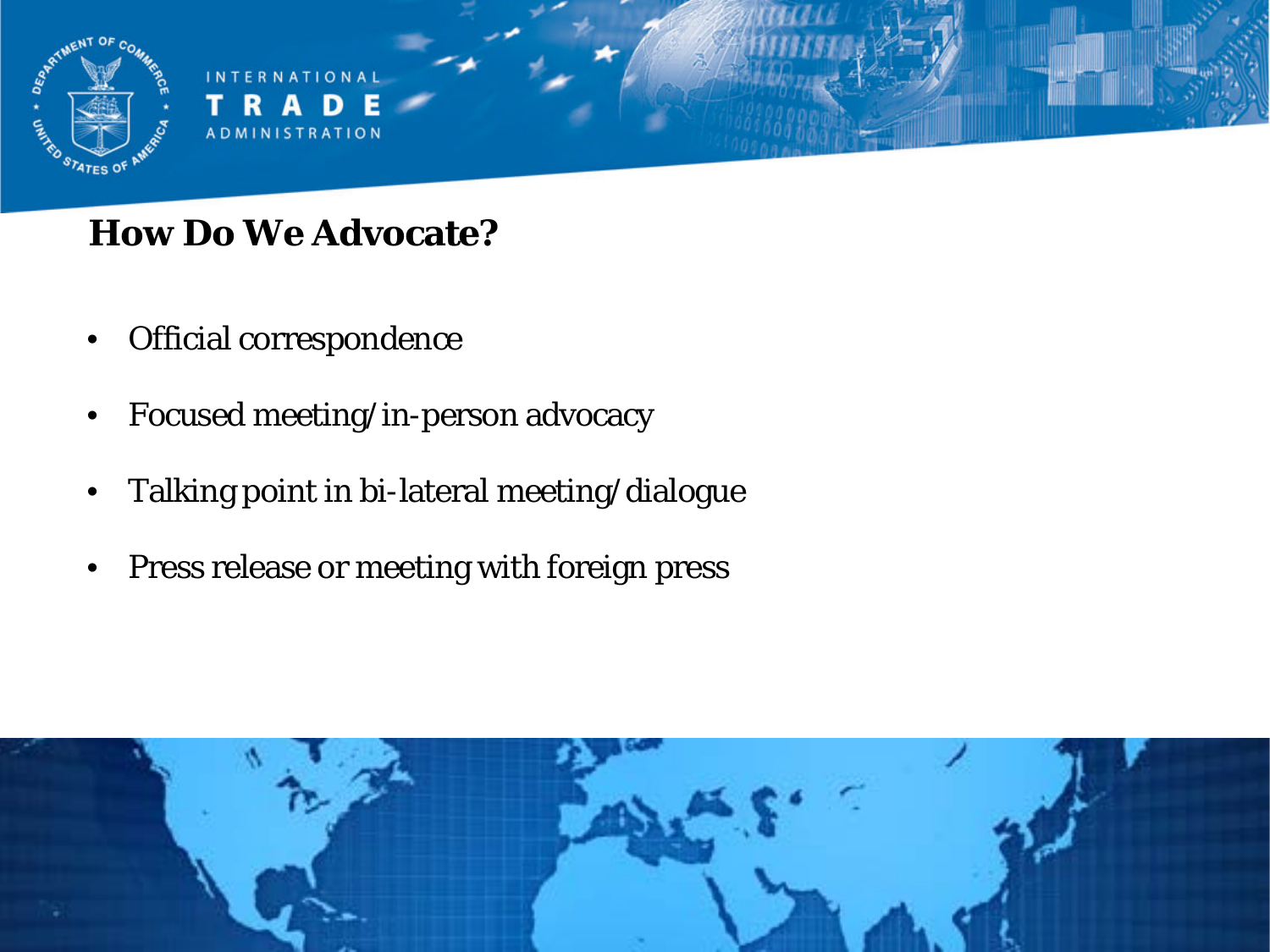

# **When Should Defense Companies Apply for Advocacy**

- Competition gain USG support to counter other governments
- Messaging endorsement by USG is important for acceptance
- Branding supporting a U.S. solution reinforces quality messaging
- Focus high-level attention on especially significant projects.

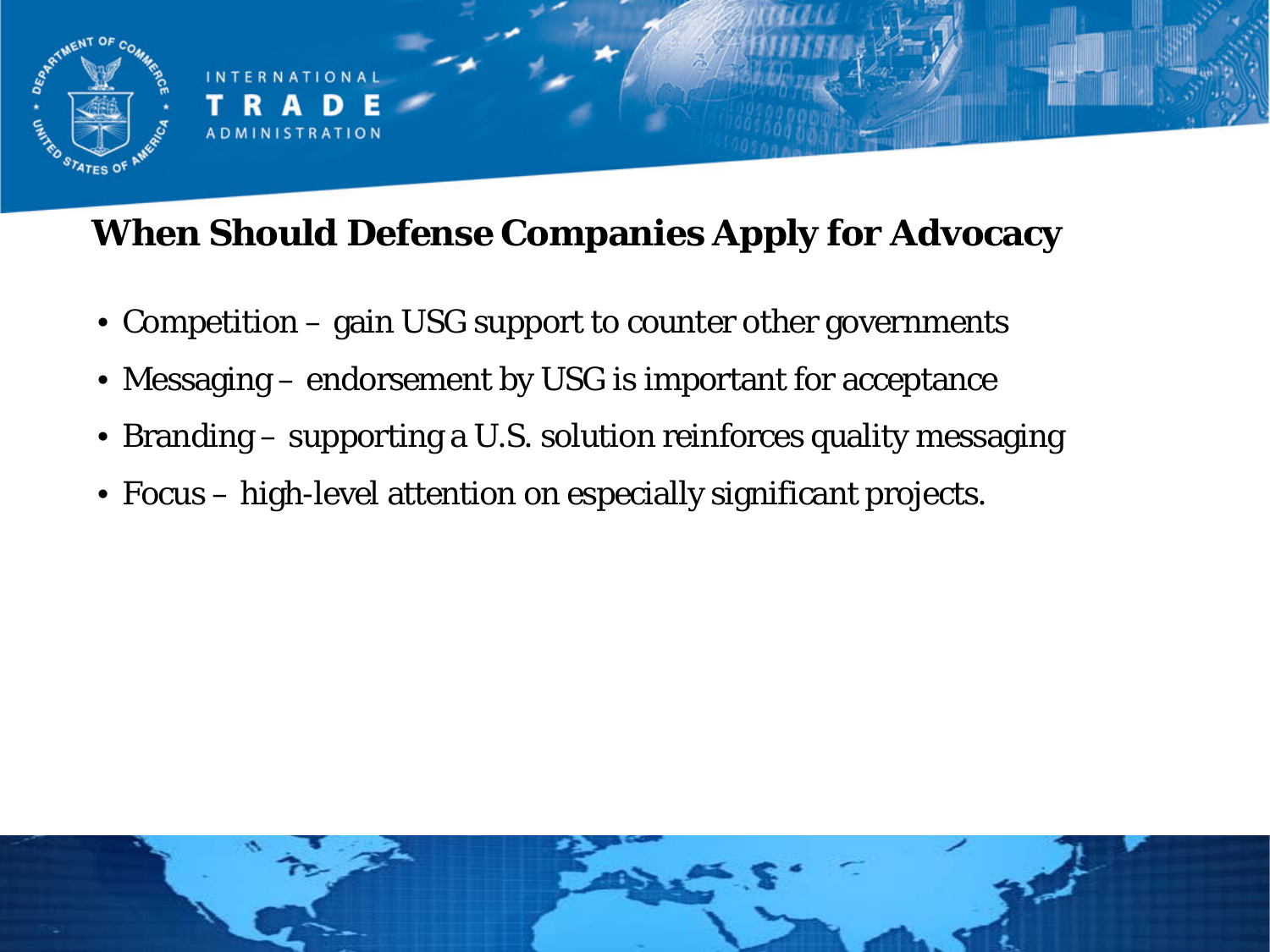

A D M I N I S T R A T I O N

# **National Interest Determination – Defense**

- Same as commercial to start
- Consultation with ODC in-country
	- Alignment with COCOM objectives
	- Money budgeted for the project
	- ODC and post support the transaction
- Clearance through ITAR/Commerce Control List licensing and security cooperation agencies
	- Department of Defense (e.g., DSCA, COCOMs, OSD, IA's, DTSA)
	- Department of State (e.g., Country Desk, RSAT, DDTC)
	- Bureau of Industry and Security at Department of Commerce

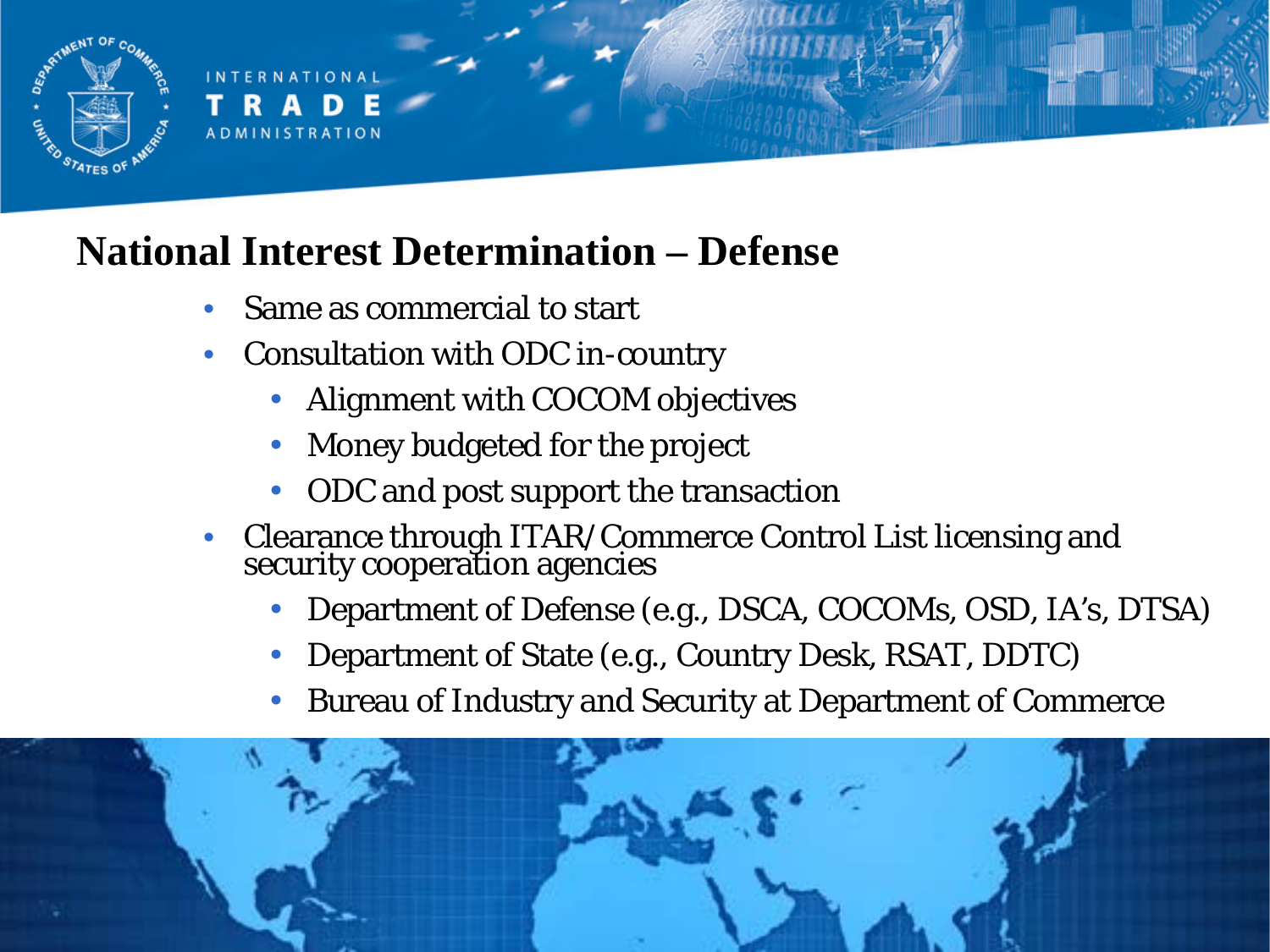

## **Advocacy Process Advantages**

- Determines a national interest
- Substantiates procurement
- Coordinated with DOD, DOS, DOC/Bureau of Industry and Security
- Presents unified front and coordinated messaging to foreign government
- Expresses USG attention to the foreign government
- Follow-through to contract signing

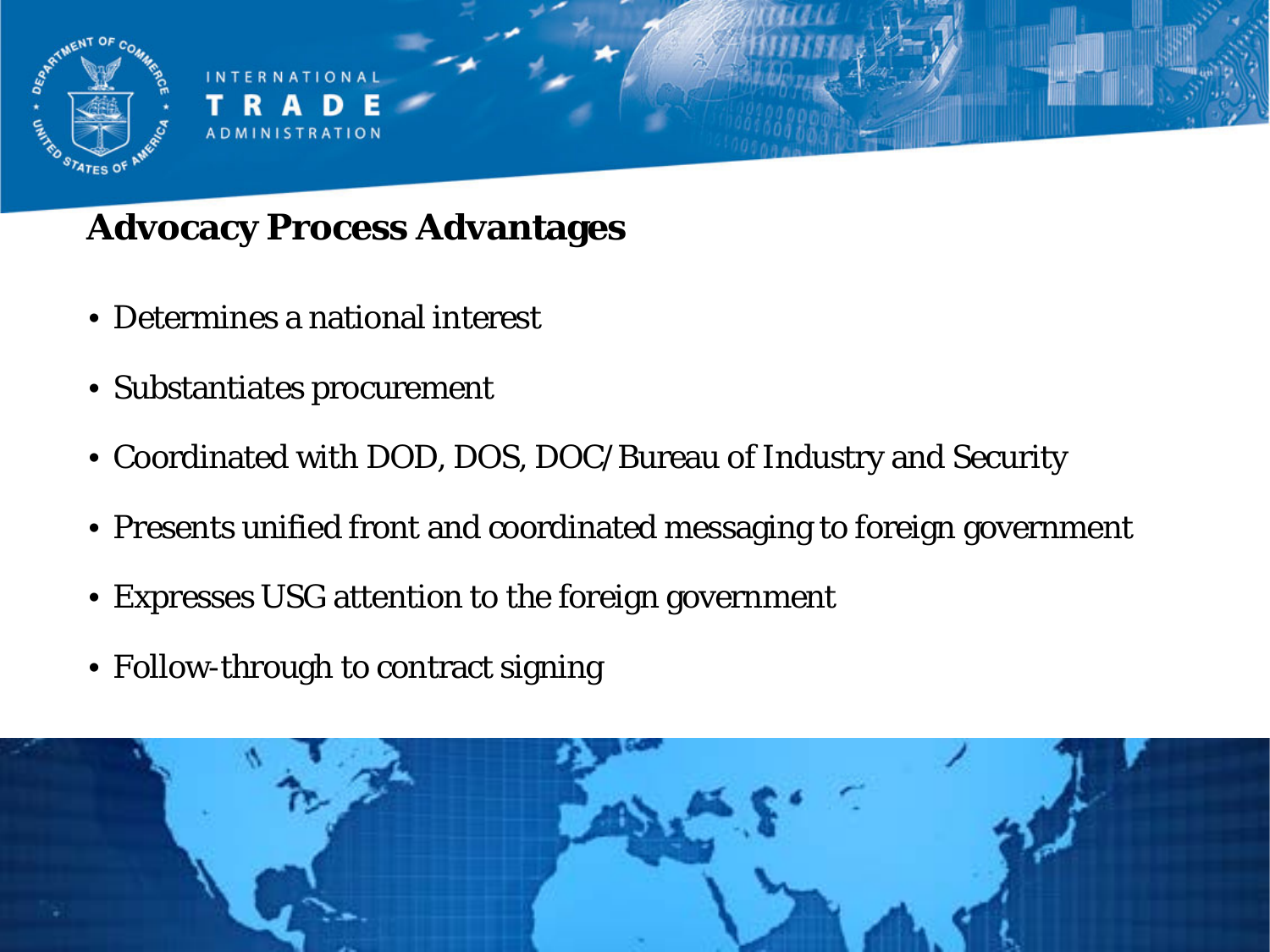

A D M I N I S T R A T I O N

# **National versus Exclusive Advocacy**

- The distinction between advocating for:
	- U.S. solution or U.S. competitors equally (National)
	- A specific company, item, or solution (Exclusive)
- Attempts to curb advantage to one company over another when relevant
- At the same time, attempts to ensure exclusive support when only one U.S. interest is in or remains in a competition

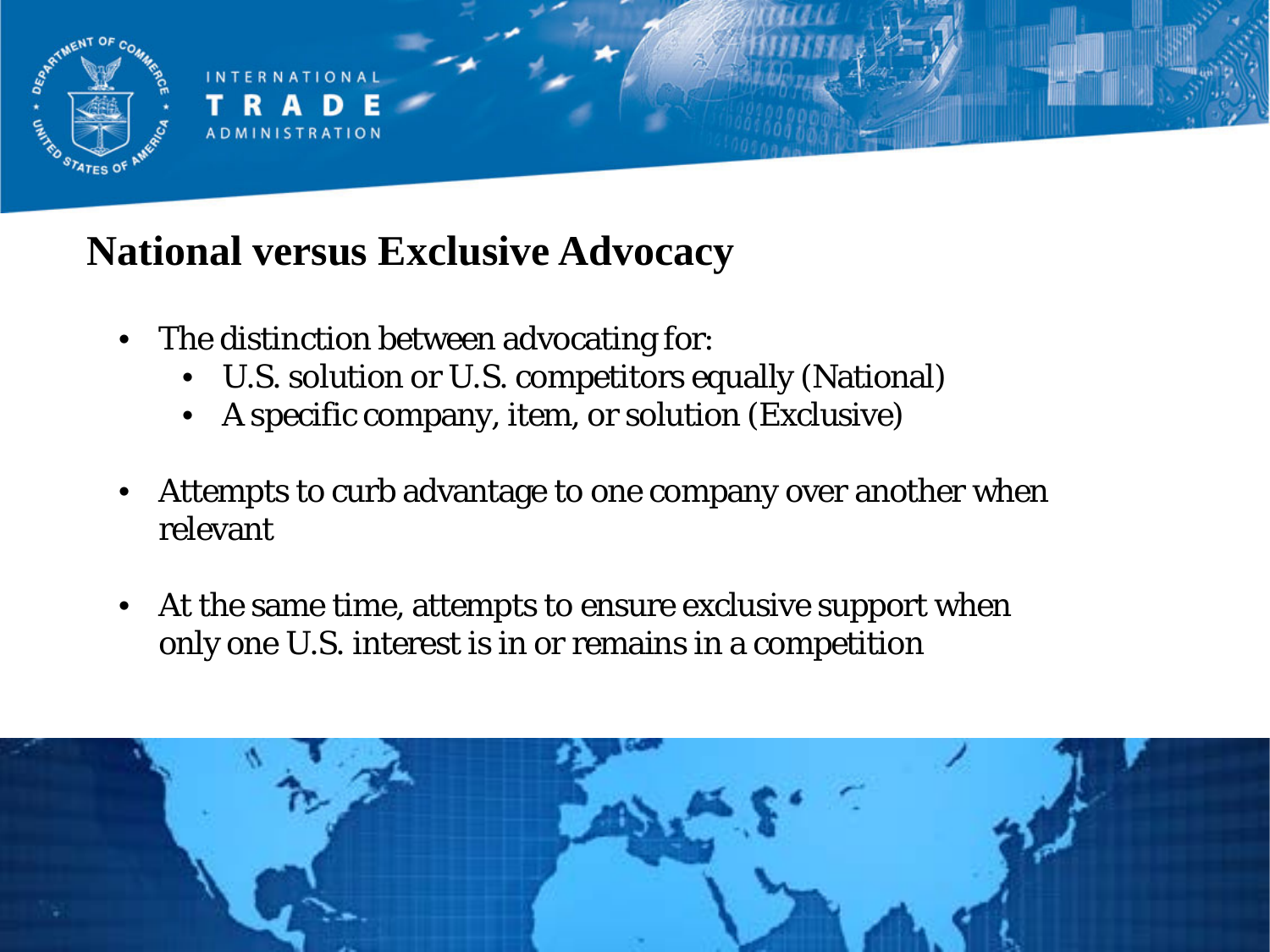

# **National Advocacy (formerly Generic)**

- More than one U.S. competitor or too early to know who will compete
- Advocates for U.S. solution or all companies equally
- Messaging highlights
	- interoperability
	- shared security interests
	- U.S. quality
	- Security Cooperation goals

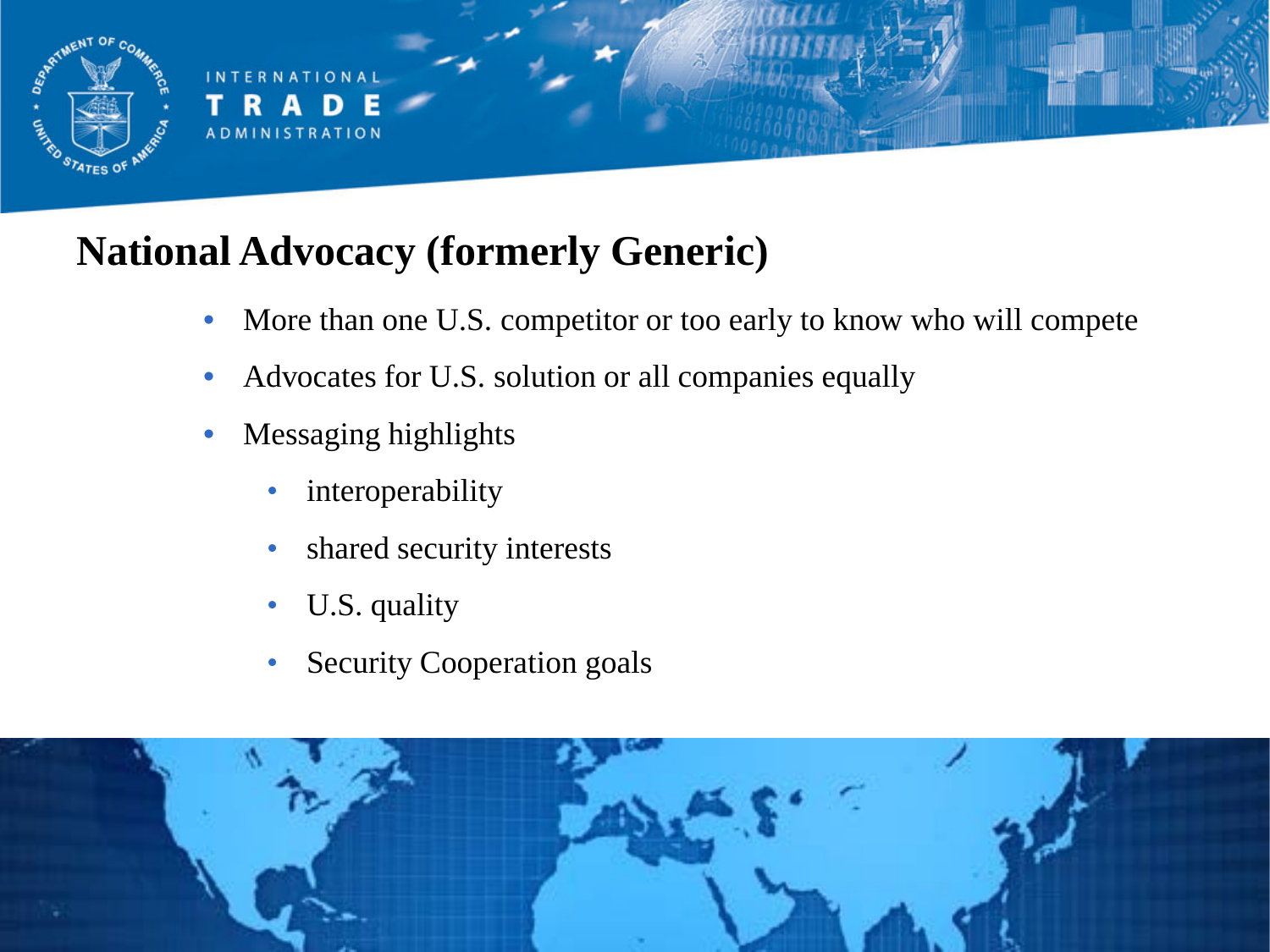

# **Exclusive Advocacy**

- Also know as "Specific" or "Sole" or "Company" Advocacy
- Only one competitor
	- Down-selection
	- Sole-source negotiation or FMS
	- Only one possible U.S. solution
	- Other possible competitors decline to apply
- Advocates a single, specific company or product
- Messaging includes National Advocacy points

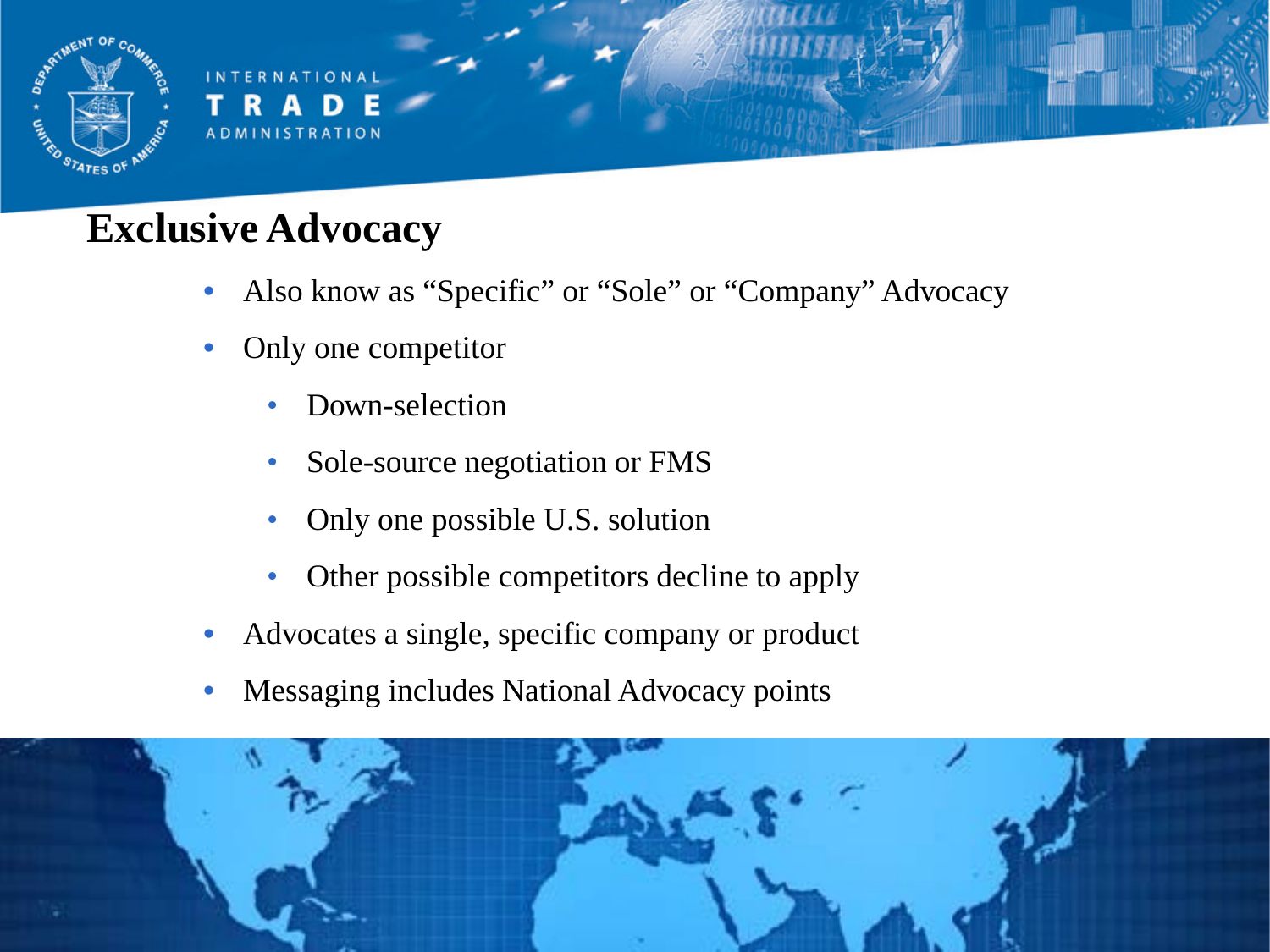

**RNATIONA ADMINISTRATION** 

#### **Advocacy Win-Sikorsky and Lockheed Martin**

On June 16, 2012, the U.S. Embassy Canberra informed the Advocacy Center that the Australian Minister of Defense Stephen Smith made a formal announcement that Sikorsky Aircraft Corporation (Stratford, CT) and Lockheed Martin (Bethesda, MD) had been awarded the contract to supply 24 MH-60R Seahawk helicopters to the Royal Australian Navy, a bid valued at approximately \$3.0B, with 100 percent U.S. export content. The Advocacy Center coordinated a number of USG interagency advocacy efforts on behalf of the companies including advocacy from Defense Secretary Gates, Secretary of State Clinton, Secretary of Commerce Locke, Treasury Deputy Secretary Wolin, and ITA U/S Sánchez. In addition, U.S. Ambassador Bleich, Chief of Naval Operations Admiral Roughead, and a seven-member CODEL to Australia led by U.S. Representative Don Manzullo (IL) have advocated at the highest levels of the Australian government for the companies.